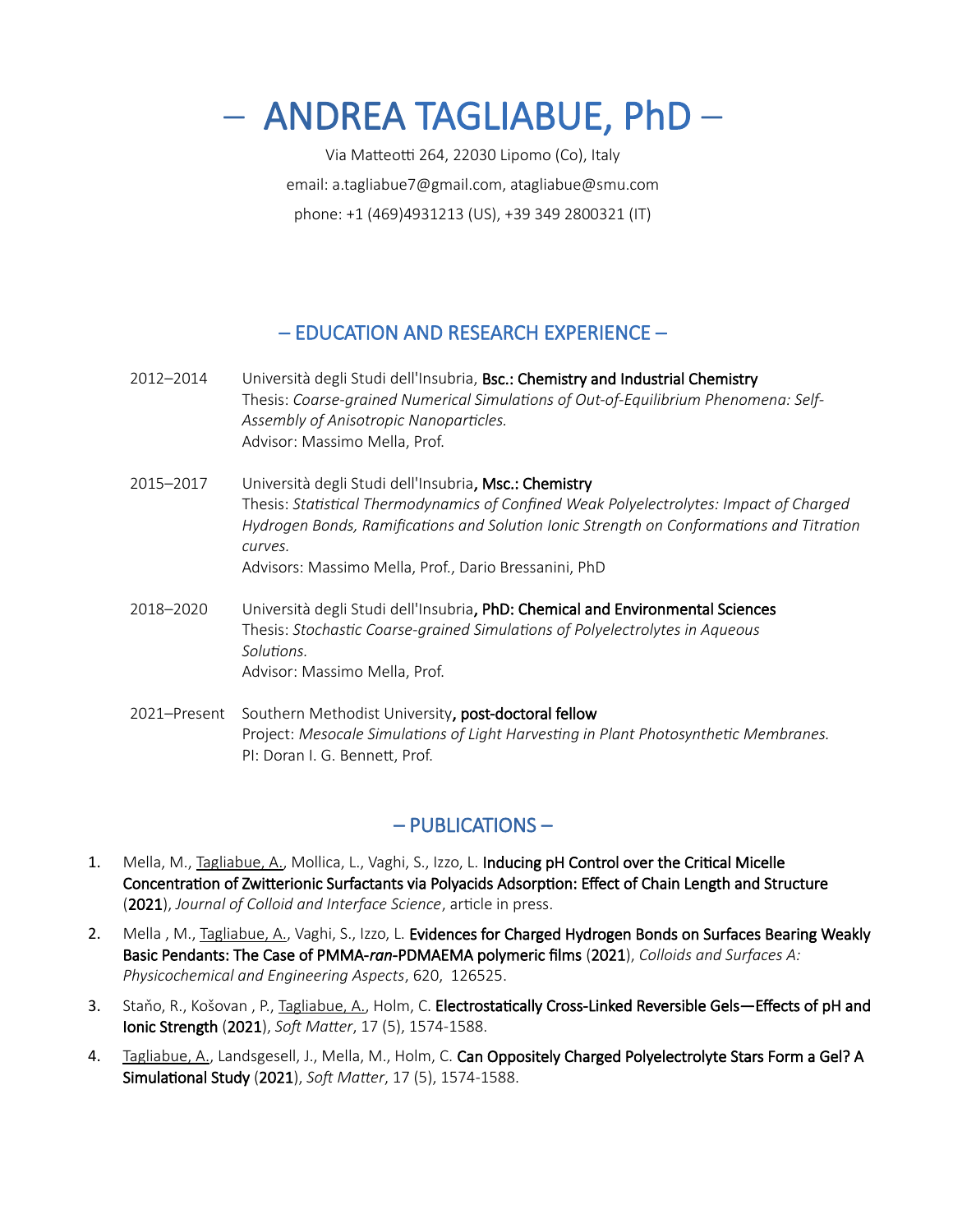- 5. Mella, M., Tagliabue, A., Izzo, L. On the Distributions of Hydrophilic Polyelectrolytes and Their Counterions Around Zwitterionic Micelles: The Possible Impact on the Charge Density in Solution (2021) *Soft Matter*, 17 (5), 1267-1283
- 6. Mella, M., Tagliabue, A., Mollica, L., Izzo, L. Monte Carlo Study of The Effects of Macroion Charge Distribution on the Ionization and Adsorption of Weak Polyelectrolytes and Concurrent Counterion Release (2020) *Journal of Colloid and Interface Science*, 560, 667-680.
- 7. Tagliabue, A., Izzo, L., Mella, M. Interface Counterion Localization Induces a Switch between Tight and Loose Configurations of Knotted Weak Polyacid Rings despite Intermonomer Coulomb Repulsions (2020) *The Journal of Physical Chemistry B*, 124 (14), 2930-2937.
- 8. Izzo, L., Gorrasi, G., Sorrentino, A., Tagliabue, A., Mella, M. Controlling Drug Release of Anti-inflammatory Molecules Through a pH-Sensitive, Bactericidal Polymer Matrix: Towards a Synergic and Combined Therapy (2020) *Lecture Notes in Bioengineering*, 151-163.
- 9. Tagliabue, A., Izzo, L., Mella, M. Impact of Charge Correlation, Chain Rigidity, and Chemical Specific Interactions on the Behavior of Weak Polyelectrolytes in Solution (2019) *The Journal of Physical Chemistry B*, 123 (42), 8872-8888.
- 10. Tagliabue, A., Izzo, L., Mella, M. Absorbed Weak Polyelectrolytes: Impact of Confinement, Topology, and Chemically Specific Interactions on Ionization, Conformation Free Energy, Counterion Condensation, and Absorption Equilibrium (2019) *Journal of Polymer Science, Part B: Polymer Physics*, 57 (9), 491-510.
- 11. Cesari, C., Mazzoni, R., Matteucci, E., Baschieri, A., Sambri, L., Mella, M., Tagliabue, A., Basile, F.L., Lucarelli, C. Hydrogen Transfer Activation via Stabilization of Coordinatively Vacant Sites: Tuning Long-Range π-System Electronic Interaction between Ru(0) and NHC Pendants (2019) *Organometallics*, 38 (5), 1041-1051.
- 12. Tagliabue, A., Izzo, L., Mella, M. Out of Equilibrium Self-Assembly of Janus Nanoparticles: Steering It from Disordered Amorphous to 2D Patterned Aggregates (2016) *Langmuir*, 32 (48), 12934-12946.

# – PRESENTATIONS –

## Posters:

1. Tagliabue, A., Mella, M. Out-of-equilibrium Self-Assembly of Janus Nanoparticles: Steering it from Nanostructures to 2D Patterns, MolsSimEng 2015, Polytechnic of Milan, 18 September 2015.

2. Tagliabue, A., Mella, M., Izzo, L., Mollica, M. Weak Polyelectrolytes with Strong H-bond Interactions: Titration and Pore Adsorption Equilibria, MIPOL2017, Milan, 15-16 February 2017.

3. Tagliabue, A., Izzo, L., Mella, M. Modulating Knots Localization in Weak Ring-Shaped Polyelectrolytes, MIPOL2020, Milan, 15-17 July 2020.

## Oral communications (the first author is the speaker):

- 1. Mazzoni, R., Cesari, C., Cingolani, A., Zanotti, V., Cavani, F., Puzzo, F., Lucarelli, C., Mella, M., Tagliabue, A., Baker, T. The Power of Ligand Combination in Redox Active Ruthenium and Iron Complexes, XXVI Congresso Nazionale della Società Chimica Italiana, Paestum (Sa), 10-14 Semptember 2017.
- 2. Tagliabue, A., Cesari, C., Mazzoni, R., Lucarelli, C., Mella, M. Understanding Homogeneous Hydrogenation of Polar Double Bonds Mediated by Ru(0) Complexes via DFT Calculations, Congresso Nazionale della SCI – Divisione di Chimica Fisica, Bologna, 25-28 June 2018.